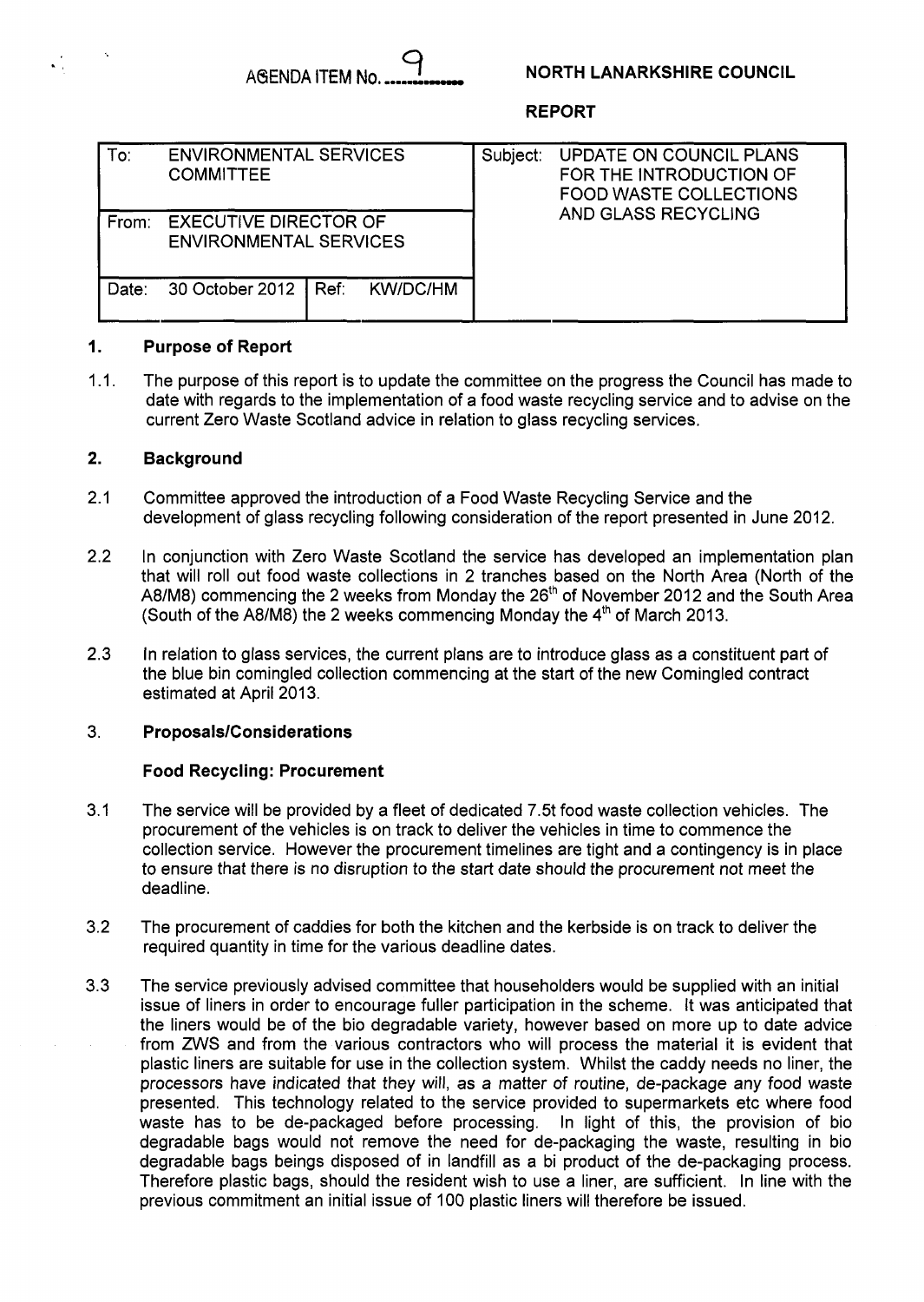- 3.4 An invitation to quote for the interim food waste contract, covering the period 26<sup>th</sup> November 2012 through 1<sup>st</sup> April 2013, will be published on the procurement Scotland portal based on a quick quote process with an estimated value between £30,000 and £49,500
- 3.5 The longer term contract will commence on 1<sup>st</sup> April 2013 and is estimated to have a value of approximately £250,000. The service is working with Scotland Excel with a view to utilising a framework contract they are currently in the process of procuring should their timelines be satisfactory. Should these timelines be unsuitable a separate short term contract will be procured by the service.

### **Glass**

- 3.6 Committee approved the roll out of glass recycling across the area as part of the commencement of the new comingled contract due for award in April 2013. It remains the intention of the service to include glass as a constituent part of the comingled mix on the award of this contract, albeit that this may involve the removal of the textile element of the mix.
- 3.7 The debate on this route remains fluid, but given the current financial position that council's face, the service is of the opinion that this is a viable medium term solution.

#### **4. Communication**

4.1 Representatives from Waste Services were asked to participate in a focus group to develop the generic food waste communication material for all Councils in Scotland. As a result templates have been designed and approved by Zero Waste Scotland and North Lanarkshire Council will utilise these for the food waste roll out. Public engagement will also take place through a series of roadshows, a list of which are attached at Appendix 1.

#### 5. **Staffing and Financial Implications**

### **Staffing Implications**

5.1 The Council has previously approved funding to Environmental Services for the introduction of new recycling schemes, on the basis that legislation was forthcoming in the form of the Zero Waste Plan. As highlighted in the June committee paper the introduction of separate Food Waste Collections will create approximately 36 full time posts, on a 4 on 4 off working pattern. The exercise to recruit to these posts has been successfully concluded.

### **Financial Implications**

- 5.2 The Council has already committed revenue budget for waste management to meet the likely cost of expanding collection services to cover food and glass diversion to adhere to the Zero Waste Regulations. The Service is currently working to ensure that this required increase in performance will be provided within the existing revenue budget commitments
- 5.3 As indicted in the committee report of June 2012 a potential existed for funding to assist the introduction of the service to be provided by ZWS. The service can report that ZWS has provisionally agreed to allocate a sum of  $£1.4m$  of new grant funding to North Lanarkshire Council to assist in the introduction of the service. It is anticipated that, subject to approval by ZWS, that this will be drawn down over 3 years as shown in the table below:

| <b>FY</b> | Grant |
|-----------|-------|
| 2012/13   | £600k |
| 2013/14   | £400k |
| 2014/15   | £400k |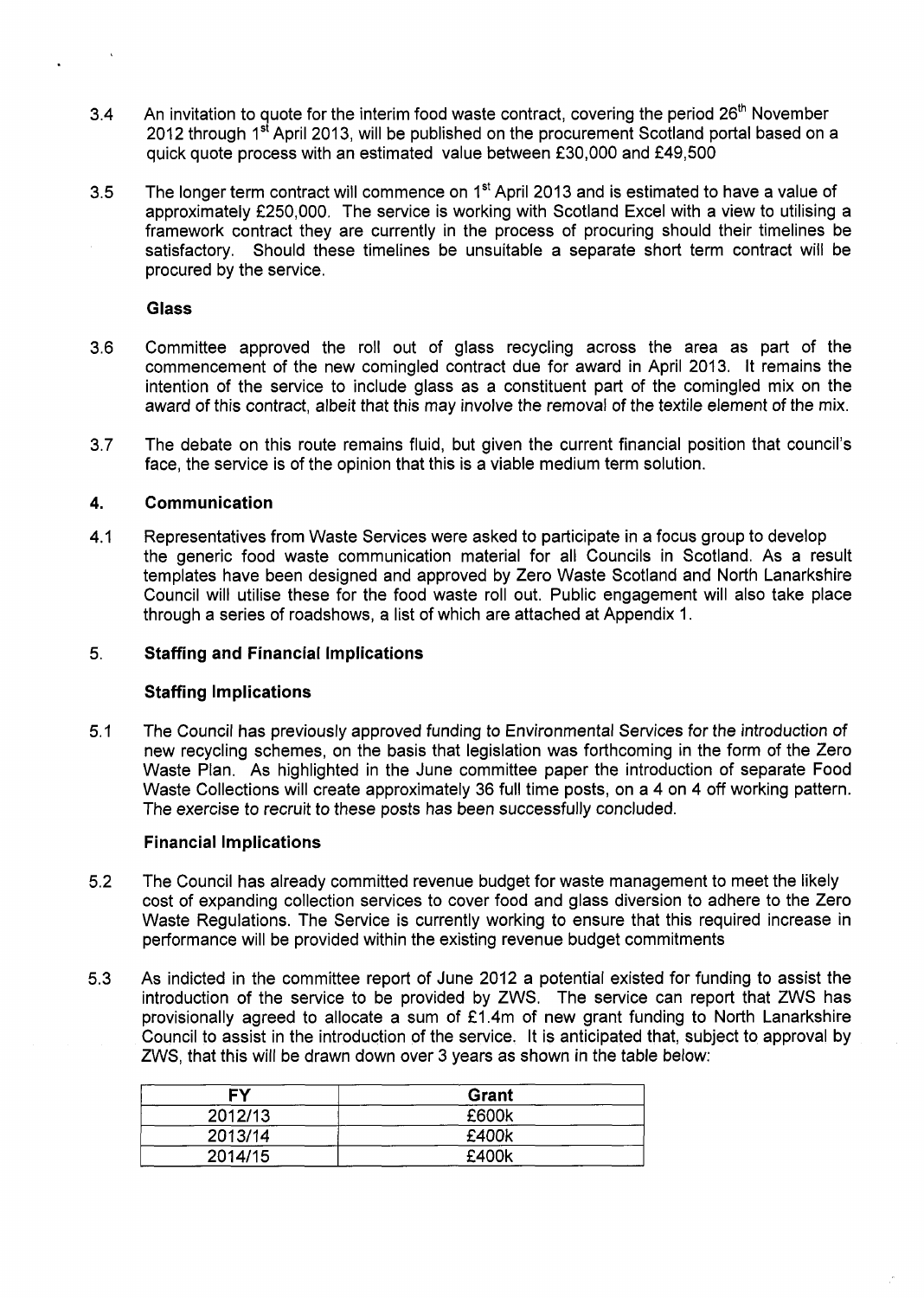#### **6. Recommendations**

- 6.1. The Committee are asked to note the content of this report.
- 6.2 The committee are asked to endorse the service recommendation to introduce glass into the comingled waste stream as part of the new contract strategy.

KENNETH WILSON

**HEAD OF LAND SERVICES**  Local Government Access to Information Act: for further information about this report please contact Kenneth Wilson, Head of Land Services on 01236 632655.